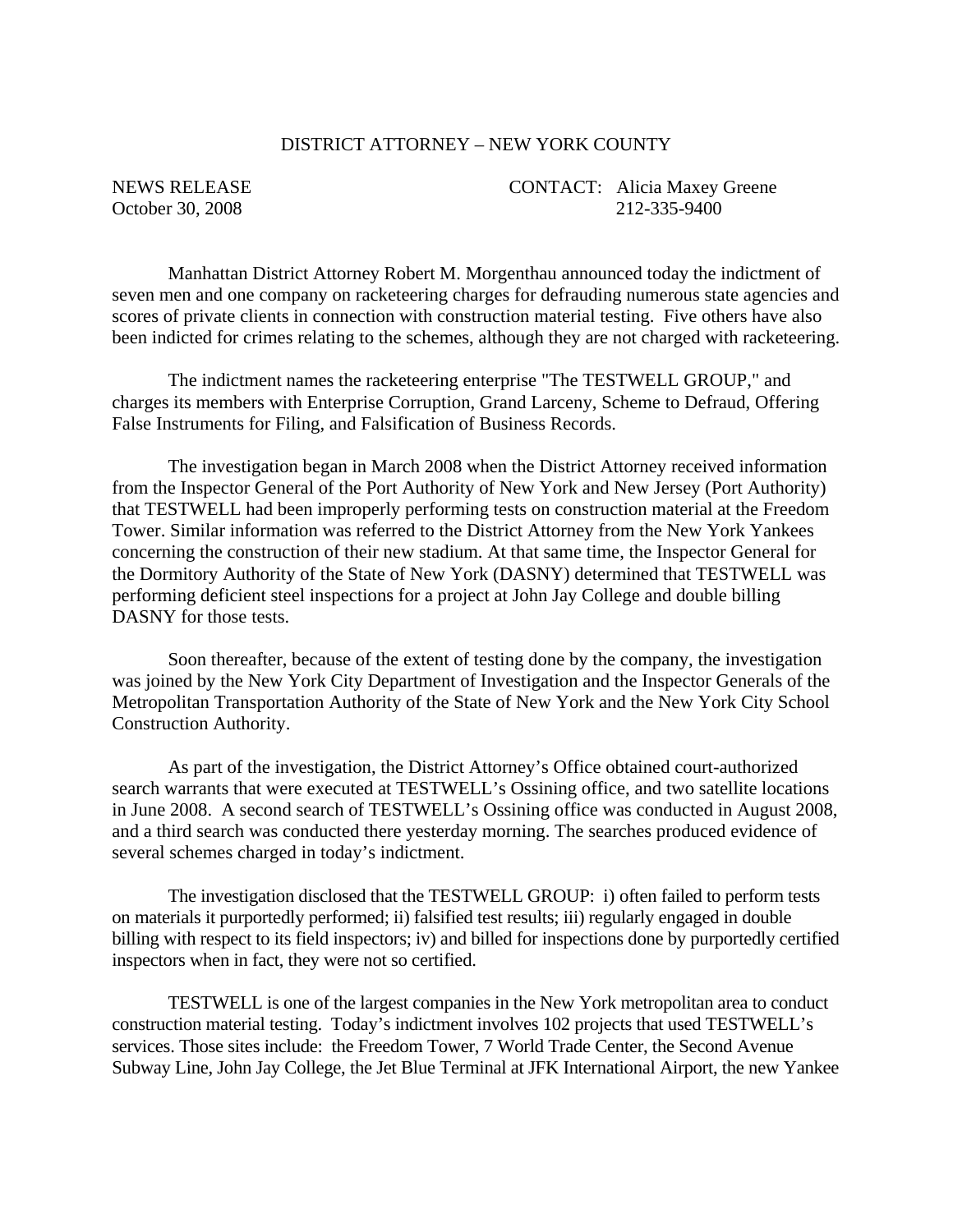Stadium, and an assortment of other buildings including firehouses, schools, apartment buildings, hospitals, libraries and hotels.

The indictment charges that the TESTWELL Group engaged in a number of schemes related to Mix Design Reports, Concrete "Field Tests," Compressive Strength Testing for Concrete, and Steel Inspections.

## The Mix Design Scheme

Under the New York City Building Code, before any project can start pouring concrete, the structural engineer on the project must specify the strength of concrete needed and file certain relevant reports with the New York City Department of Buildings.

 An independent testing lab must prepare a "mix design report" specific to the project. To prepare the mix design report, the lab must obtain materials from concrete suppliers to create four different mix proportions, or recipes, to achieve a given strength of concrete.

 The lab then makes batches of each mix, takes several cylinders from each one and cures them in a controlled environment. At 7, 14, 28, and 56 day intervals, the cylinders are removed from storage and placed into a compressive strength machine which applies immense pressure ("load") to the cylinder until it cracks. The load at which each sample cracks is then divided by the dimensions of the cylinder to come up with the pounds per square inch (PSI) which is the indicator of concrete strength. The lab must compress the various cylinders for each of the four mixes, and indicate the ratios of water, cement and sand for each mix and then make a recommendation as to which recipe to use on the project. The recommendation as to which mix to select is based on both reliability of results and least amount of cement/chemicals used (the most costly ingredients in concrete). The report is then signed and stamped by a licensed professional engineer at the lab and sent to the structural engineer of record.

 An analysis of documents recovered from TESTWELL's Ossining headquarters revealed that TESTWELL engaged in wholesale fraud in connection with their Mix Design Reports --- TESTWELL actually based its recommendations on software projections and not actual tests as required and as TESTWELL had certified. Indeed, the investigation revealed that TESTWELL performed only six to eight legitimate test reports every year and roughly 200-300 phony design mixes.

# The "Field Test" Scheme

 Once pouring of concrete begins on a project, the New York City Building Code requires that the concrete poured actually meets the strength that the design mix indicated. Industry standard mandates that inspectors conduct four types of field tests: a Slump Test; an Air Test; a Density Test; and a Temperature Test. These field tests are designed to insure that the concrete poured will meet specifications. Handwritten notes of the field tests by the inspectors are supposed to record the results, which are then to be corroborated in the lab.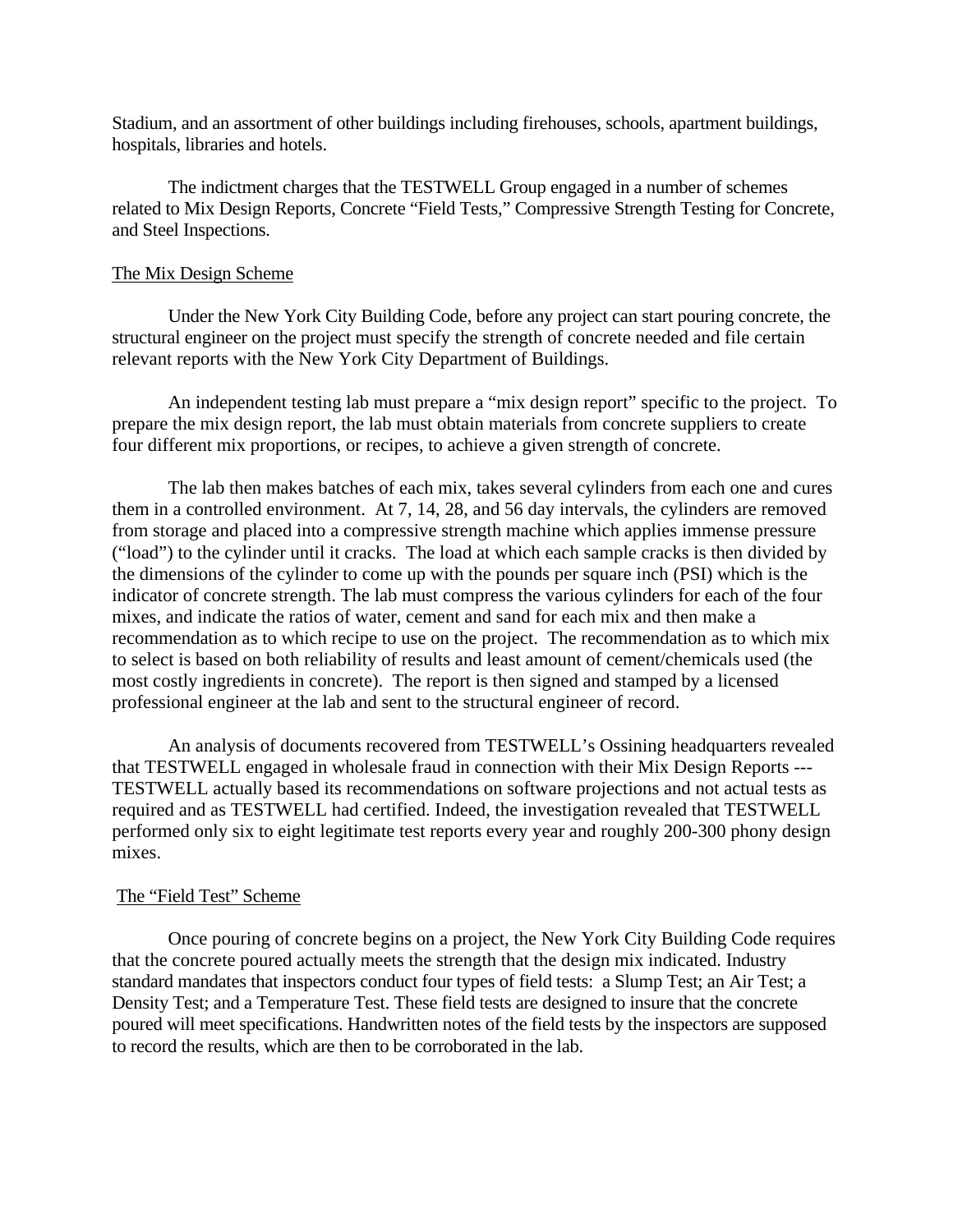In addition to the field tests, later laboratory compressive strength tests are conducted to confirm that the concrete meets specifications. Certified inspectors collect samples in cylinders from the concrete trucks at building sites. The cylinders are taken back to the lab and stored for specific time periods (7, 14, 28, 56, and 90 days) under standardized conditions. At each of those intervals, the cylinders are placed in the compressive strength machine and pressure is applied to determine the PSI of the pored concrete; final test results are generated by the computer.

 The investigation revealed that while TESTWELL's final reports represented that field tests had been conducted, few actually had been done. The handwritten notes recovered in searches reflected that field tests were done sporadically even though final reports indicated otherwise. For example, at the new Yankee Stadium, while 90 percent of the handwritten field test reports included no result for density tests, a field density test value was reported on the final reports. Similarly, 75 percent of the handwritten air content field tests included no result, but test results were included in final reports. Similar false field test reports were generated by TESTWELL for the Second Avenue Subway project and a project for DASNY at Hunter College.

# The Compressive Strength Scheme

 The investigation also revealed that comprehensive strength tests were systematically falsified. Documents recovered by the searches at TESTWELL sites demonstrated that TESTWELL's employees simply wrote in the PSI values called for in the specific project.

 For example, in connection with the construction of the Freedom Tower, TESTWELL was hired by the developer to assure that the concrete met the design specifications of 12,000 PSI. From May 2006 until September 2006, TESTWELL certified that the concrete reached or exceeded 12,000 PSI on each and every occasion tested. However, in late September 2006, the Port Authority commenced its own testing and determined that the concrete was averaging around 10,000 PSI and that only a third of the pours ever hardened to the required 12,000 PSI. The Port Authority then did core testing, removing samples of the concrete that were already in place, and found that it was actually 9,000 PSI—not the 12,000 that TESTWELL had certified.

 In another example, when the Port Authority retested the concrete for construction at the Jet Blue Terminal at JFK, the concrete also came in at lower numbers than TESTWELL had certified. During the June 2008 search at TESTWELL's office, investigators discovered that TESTWELL employees had been writing in new values for test results so that they tests met the specified strengths. Investigators found that over 1,000 test results relating to numerous projects throughout the City were altered in this way.

#### The Steel Inspection Scheme

 TESTWELL also tested structural steel to be used on many projects. The steel was supposed to be tested for structural soundness; any welds connecting steel pieces were also supposed to be tested. The steel was fabricated at a plant in South Carolina and TESTWELL inspectors were located at the fabrication facilities. The investigation revealed that TESTWELL falsified tests on both the structural steel and welding. In many cases, the same piece of steel was tested multiple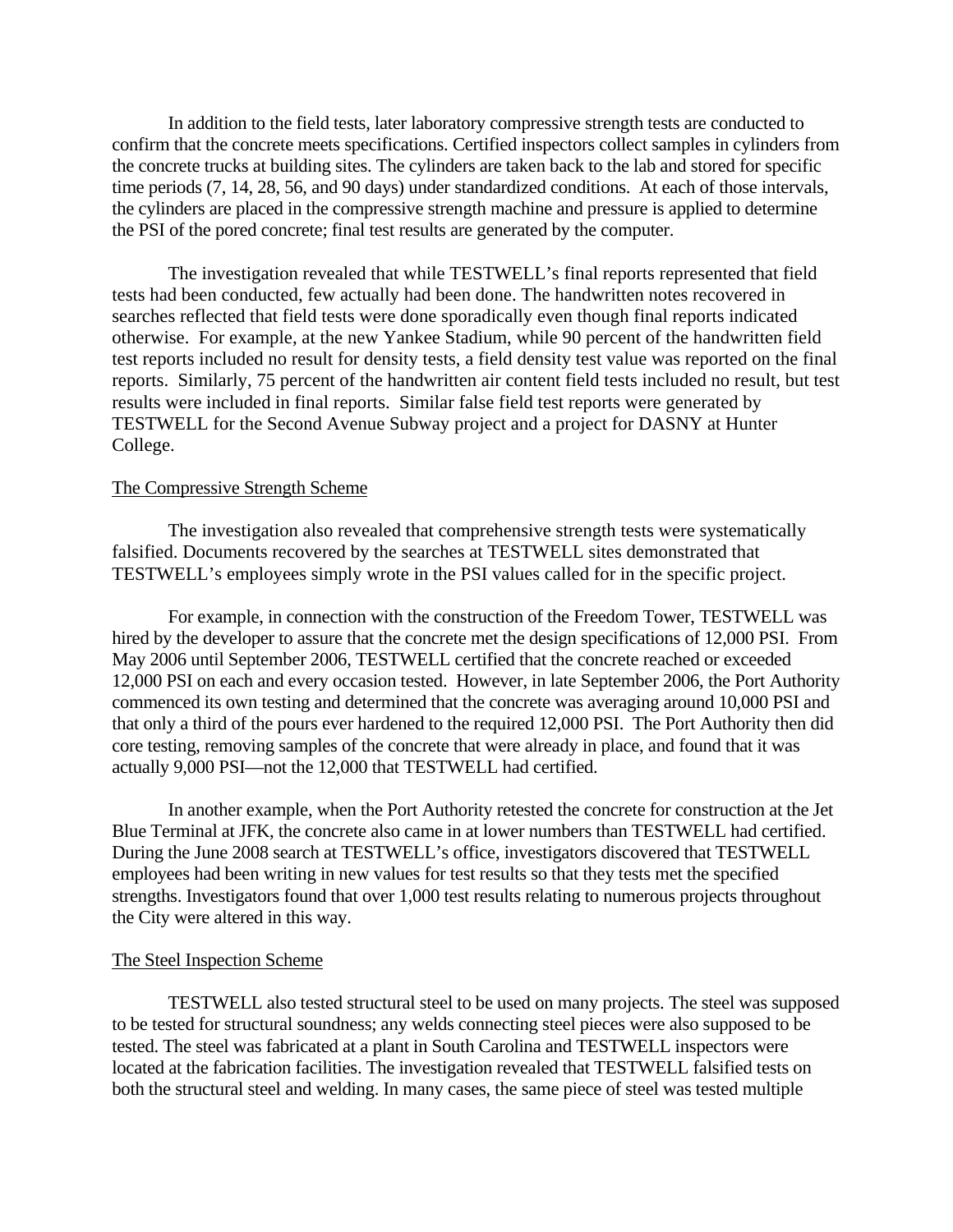times; in others, steel was certified in a time-frame that could not possibly have matched the time it took to fabricate it.

 In late 2007, DASNY began to detect inconsistencies in steel inspection reports and bills that TESTWELL had submitted related to a \$500 million expansion at John Jay College.

 In general, each piece of steel has a unique number imprinted on it and is either welded to another piece of steel or is left unwelded. DASNY determined that several pieces of steel TESTWELL indicated had been tested for welds had no welds to test. Investigators also noticed that a single piece of steel appeared over 36 times in the inspection reports as undergoing weld testing.

 When DASNY alerted TESTWELL of its findings, TESTWELL agreed to revise several months of reports. The revisions however contained even more inaccuracies. For instance, the investigation revealed that large pieces of steel with multiple welds were inspected in one day, when logically they would take several days to fabricate and inspect. Small, single pieces seemed to get the opposite treatment, showing up inexplicably in the inspection reports 10-20 times. Non-existent pieces of steel also appeared repeatedly in the revised reports. Roughly 60 percent of the welded pieces that TESTWELL certified as accurately inspected were in storage at the facility and had never been tested.

 Additionally, the investigation revealed that TESTWELL consistently double- and sometimes triple-billed their clients for the same tests. At the time that TESTWELL was billing DASNY for testing done at the South Carolina steel plant, TESTWELL was also billing two other clients for testing done by the same inspector. On an average day, TESTWELL billed 10 hours of inspection by one inspector to DASNY for the John Jay College project, including two hours of overtime, at the same time it billed 10 hours, including overtime, to either of two other clients for the same work for the same inspector.

## Certified Inspector Scheme

 Beginning in approximately 2007, TESTWELL submitted invoices or Requests for Payment for various inspections at New York City public schools in the areas of concrete, steel, and masonry. The School Construction Authority had a clause in their contract requiring all inspectors to have an up-to-date certification in the area in which they work and the New York City Building Code requires all concrete inspectors to be certified. The investigation revealed that two-thirds of TESTWELL Inspectors did not hold valid certifications in concrete testing despite TESTWELL's filing with the School Construction Authority which stated that all their inspectors were properly certified.

Charged in the indictment are:

V. REDDY KANCHARLA is a Professional Engineer, who served as the President and Chief Executive Officer, and is the sole owner of TESTWELL Laboratories, Inc. Kancharla participated in a scheme to falsify concrete mix design reports and double bill for steel inspections, some of which were not performed. Kancharla is charged with Enterprise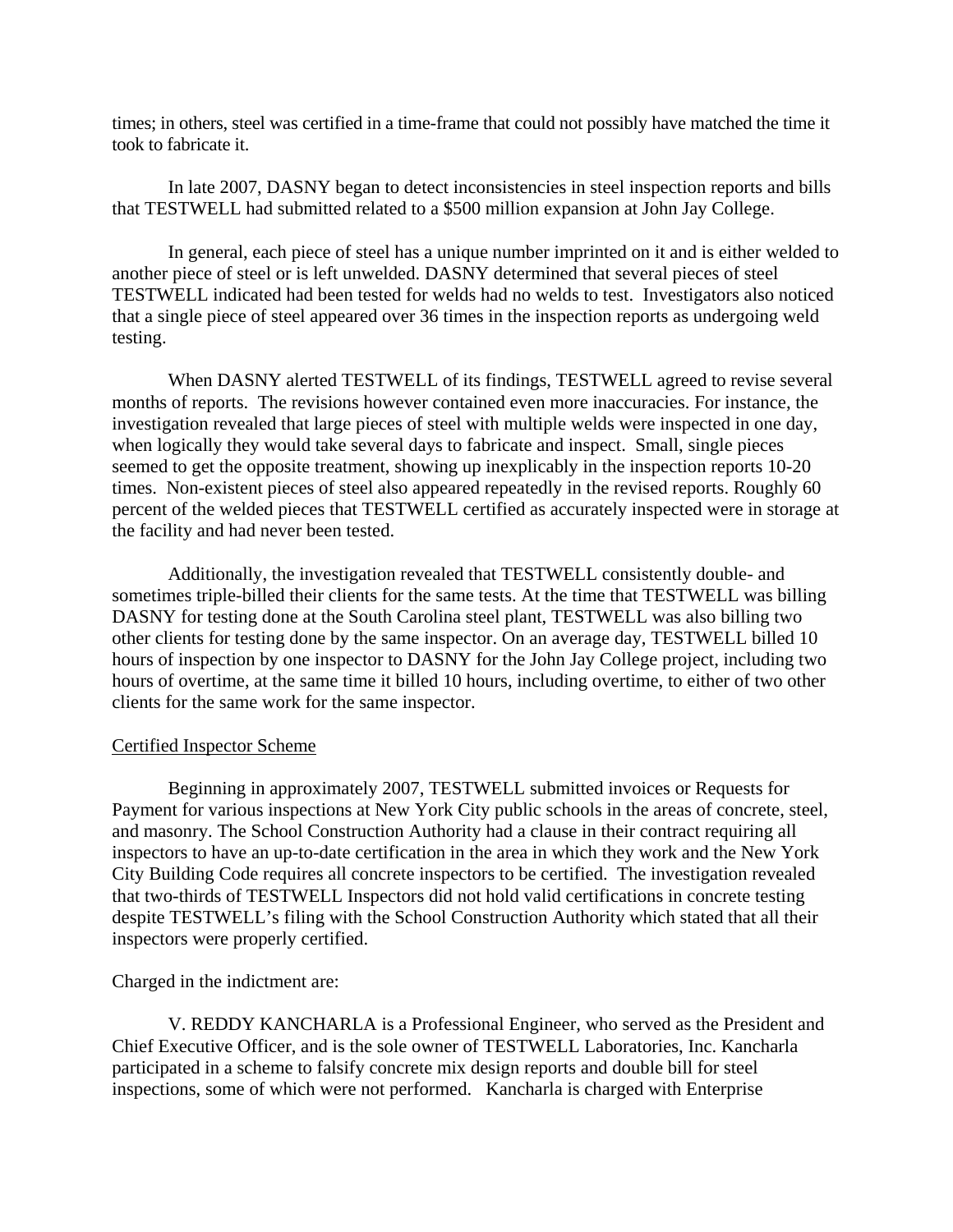Corruption, two counts of Scheme to Defraud in the First Degree, two counts of Grand Larceny in the Third Degree, one count of Attempted Grand Larceny in the Third Degree, 69 counts of Offering a False Instrument for Filing in the First Degree, and 19 counts of Falsifying a Business Record in the First Degree.

 VINCENT BARONE is a Professional Engineer and a TESTWELL Laboratories Inc., Vice President who was in charge of the Engineering Department. BARONE was involved in the falsification of comprehensive testing, a scheme involving steel inspection tests and billing, and falsely certified that TESTWELL employees had been certified to serve as inspectors. BARONE also falsely certified that certain TESTWELL steel inspection reports were done appropriately. BARONE is charged with Enterprise Corruption, two counts of Scheme to Defraud in the First Degree, two counts of Grand Larceny in the Third Degree, one count of Attempted Grand Larceny in the Third Degree, 21 counts of Offering a False Instrument for Filing, and five counts of Falsifying Business Records in the First Degree.

 ALFRED CARUSO is a TESTWELL Laboratories, Inc. Director who was responsible for concrete and masonry testing. CARUSO was also involved in the scheme to falsify comprehensive strength tests and a scheme to alter field test reports to make it appear that concrete field testing had been performed when it had not been. CARUSO is charged with Enterprise Corruption, two counts of Scheme to Defraud in the First Degree, three counts of Offering a False Instrument for Filing in the First Degree, and nine counts of Falsifying Business Records in the First Degree.

 EDWARD PORTER is a Civil Engineer employed by TESTWELL who was in charge of preparing concrete mix design reports. PORTER generated phony reports by calculating the strength that the client wanted the concrete to test at, then generated fake reports and had an employee at TESTWELL sign and stamp them as if they had been performed and had the reports forwarded to the structural engineer of record for the project. PORTER is charged with Enterprise Corruption, Scheme to Defraud in the First Degree, 52 counts of Offering a False Instrument for Filing in the First Degree, and 14 counts of Falsifying Business Records in the First Degree.

 MICHAEL STERLACCI is a Professional Engineer who was primarily employed by TESTWELL Laboratories, Inc. to sign and stamp documents for TESTWELL that required a Professional Engineers seal. STERLACCI participated in the schemes to falsify concrete mix design reports and certified with the New York City Department of Buildings that TESTWELL inspections and procedures were done in accordance with the New York City Building Code when he knew they were not. STERLACCI is charged with Enterprise Corruption, 52 counts of Offering a False Instrument for Filing in the First Degree, and 14 counts of Falsifying Business Records in the First Degree.

 STEPHEN LATUS is a Professional Engineer and Project Manager for TESTWELL who was in charge of pile driving and vibration monitoring. LATUS is charged with Enterprise Corruption, Scheme to Defraud in the First Degree, Attempted Grand Larceny in the Third Degree, two counts of Grand Larceny in the Third Degree, 17 counts of Offering a False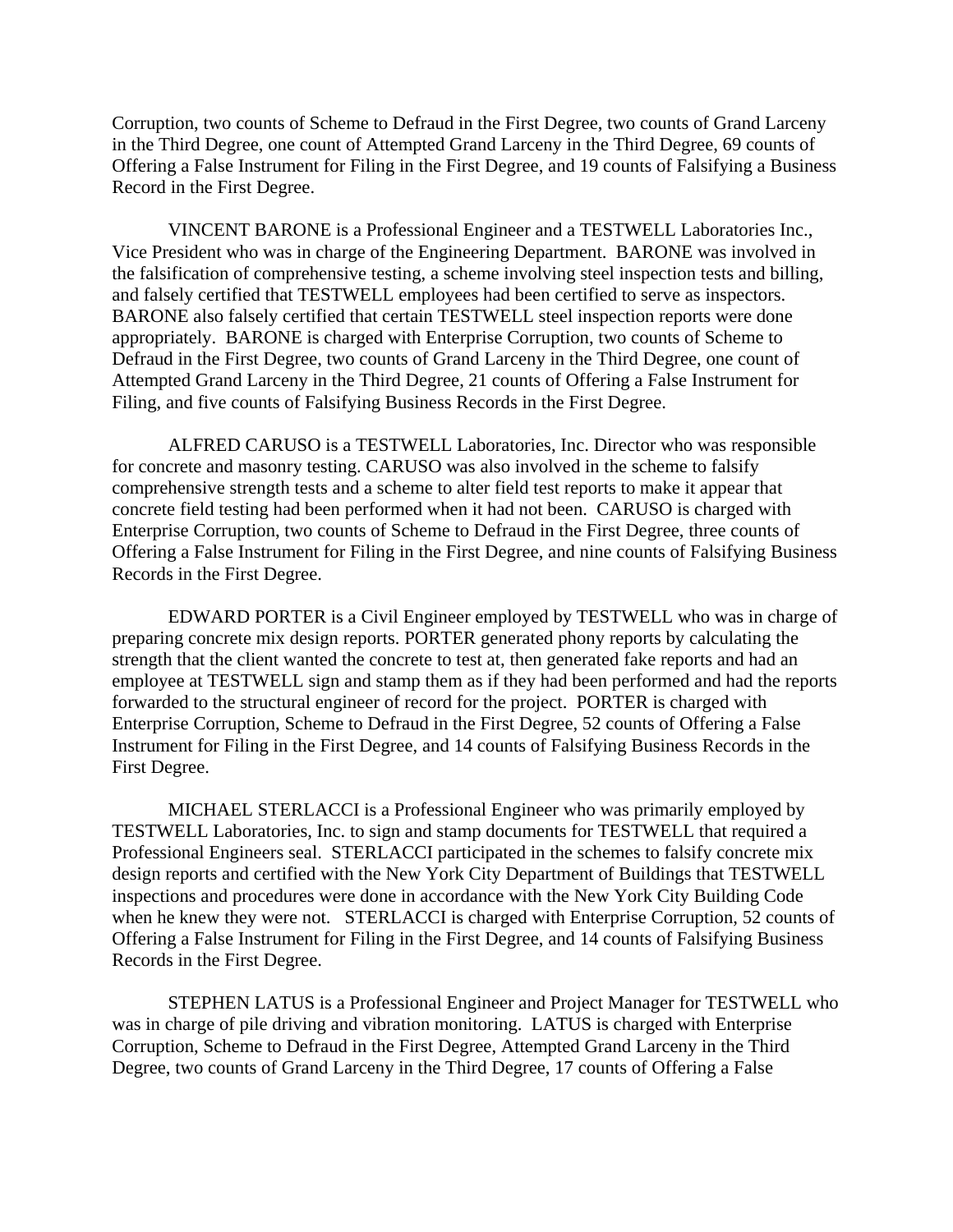Instrument for Filing in the First Degree, and five counts of Falsifying Business Records in the First Degree.

 WILFRED SANCHEZ is a manager in TESTWELL's Steel and Fire Code department. Both LATUS and SANCHEZ were involved in the over billing scheme for steel inspections and revisions of steel inspection reports. SANCHEZ is charged with Enterprise Corruption, Scheme to Defraud in the First Degree, Attempted Grand Larceny in the Third Degree, 17 counts of Offering a False Instrument for Filing in the First Degree, and five counts of Falsifying Business Records in the First Degree.

 TESTWELL LABORATORIES, INC. is charged with Enterprise Corruption, four counts of Scheme to Defraud in the First Degree, two counts of Grand Larceny in the Third Degree, Attempted Grand Larceny in the Third Degree, 77 counts of Offering a False Instrument for Filing in the First Degree, and 28 counts of Falsifying Business Records in the First Degree.

 Mr. Morgenthau also announced three separate indictments of TESTWELL employees for their participation in schemes related to the TESTWELL Group:

 NANCY PHILLIPS, a Professional Engineer who worked in the concrete department with STERLACCI, is charged with Scheme to Defraud in the First Degree, and Falsifying Business Records in the First Degree, relating to her participation in the mix design scheme.

 PETER PROMUSHKIN and PRITI SHAH, who worked in the concrete department under Alfredo Caruso, are charged with 2 counts of Scheme to Defraud relating to the mix design scheme.

 CLYDE FINKLEA and L. TOMMY DOWD, two steel inspectors employed by TESTWELL in South Carolina, are charged with Scheme to Defraud in the First Degree for their roles in the over billing and fraudulent inspection scheme relating to steel inspections.

 In addition to today's indictments, Mr. Morgenthau announced that a \$110,000,000 million asset forfeiture action has been filed in New York County Supreme Court seeking the recovery of the criminal proceeds of TESTWELL's schemes. In addition, a Restraining Order in the amount of \$100,000,000 million has also been issued against the assets of all the defendants.

 For their assistance in the investigation, Mr. Morgenthau extended his thanks to the following individuals and agencies:

 Robert E. Van Etten, Inspector General for the Port Authority of New York and New Jersey and members of his staff, including Deputy Inspectors General Michael Nestor and Steven Pasichow and Investigators Mark Gaw, and Karen Connelly.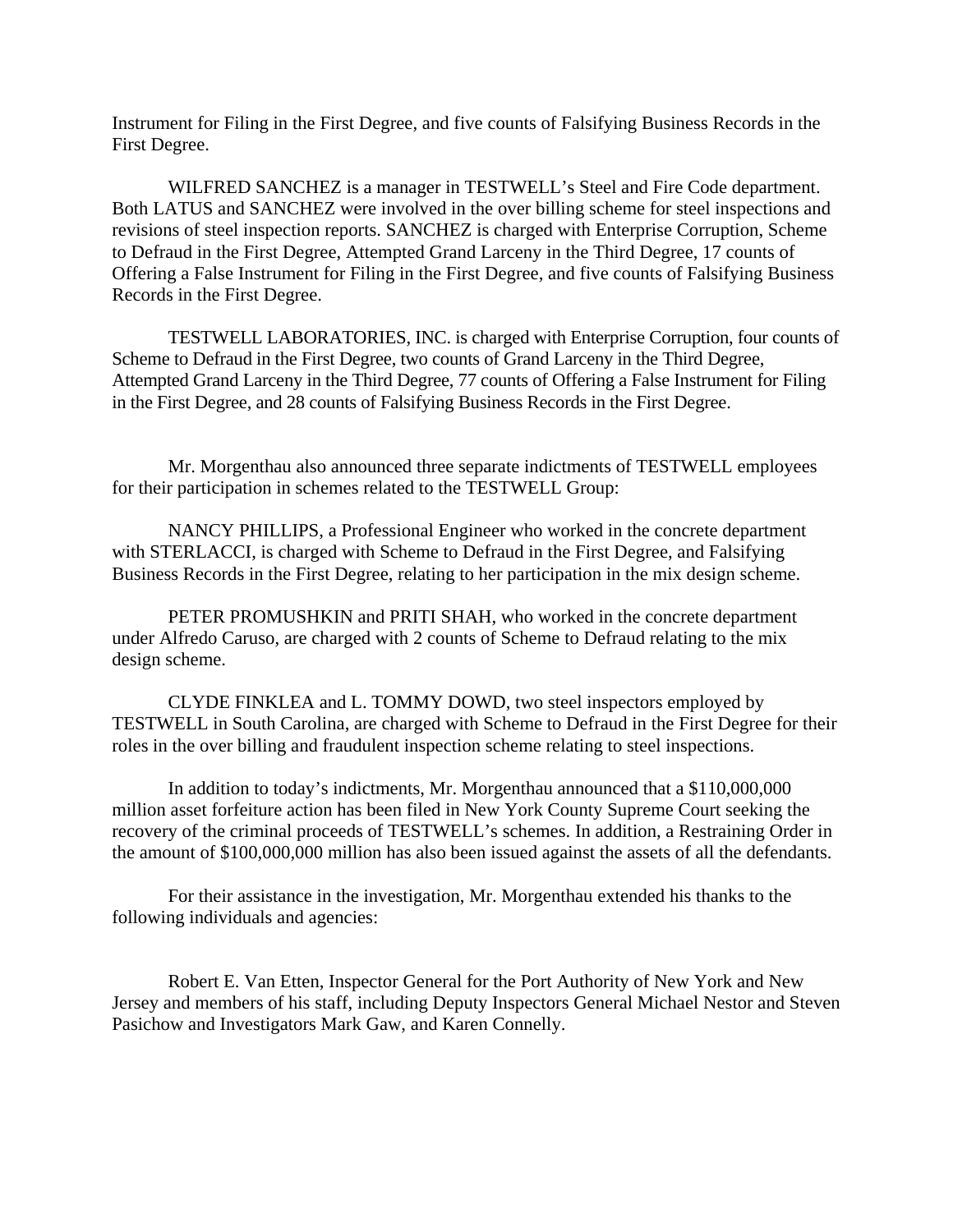Dennis Saville, Director, Internal Affairs, Dormitory Authority of the State of New York, Dennis Monahan, Security Manager, Richard Cacece, Senior Investigative Auditor; and Robert Leask and Richard Visconti of the DASNY Authority's Construction Division.

 Commissioner Rose Gill Hearn of the New York City Department of Investigation and members of her staff, including Associate Commissioner John Kantor, the Inspector General for the Department of Buildings, and James McElligot, Nick Novellino, and Michael Carroll of that office.

 Barry L. Kluger, the Inspector General for the Metropolitan Transportation Authority of the State of New York, and Frank Lanzo, an Investigative Attorney with that office.

 Barbara DiTata, Vice President and Inspector General for the New York City School Construction Authority, and Gerard McEnroe and Chris Baldassari.

 Mr. Morgenthau also thanked the New York Yankees for their cooperation in the investigation.

 Mr. Morgenthau also thanked his Investigation Bureau, and Chief Investigator Joseph Pennisi, Deputy Chief Terry Mulderrig and Senior Investigators Terry Quinn, Angel Garcia, and Robert Tarwacki.

 Mr. Morgenthau also thanked Computer Forensic Analysts John Forames Jr. and Selena Ley of the District Attorney's Computer Forensics Unit working under the supervision of Mary Barnett, Director of Management and Information Services.

 Enterprise Corruption is a class B felony punishable up to 8 1/3 to 25 years. Grand Larceny in the Third Degree is a class C felony punishable by up to 15 years in prison. Attempted Grand Larceny in the Third Degree is a class D felony punishable by up to 7 years in prison. Scheme to Defraud in the First Degree, Offering a False Instrument for Filing in the First Degree and Falsifying Business Records in the First Degree are E felonies punishable by up to 4 years in prison.

 Assistant District Attorney Diana Florence, of the District Attorney's Labor Racketeering Unit-Construction Industry Strike Force, conducted the investigation leading to today's actions, under the supervision of Unit Chief Michael Scotto. Assistant District Attorney Tara Christie Miner, Chief of the Asset Forfeiture Unit is handling the Asset Forfeiture action that the District Attorney filed.

DEFENDANTS' INFORMATION

V. REDDY KANCHARLA, 5/28/1963 180 No. Riverside Avenue Croton on the Hudson, New York

VINCENT BARONE, 6/1/1966